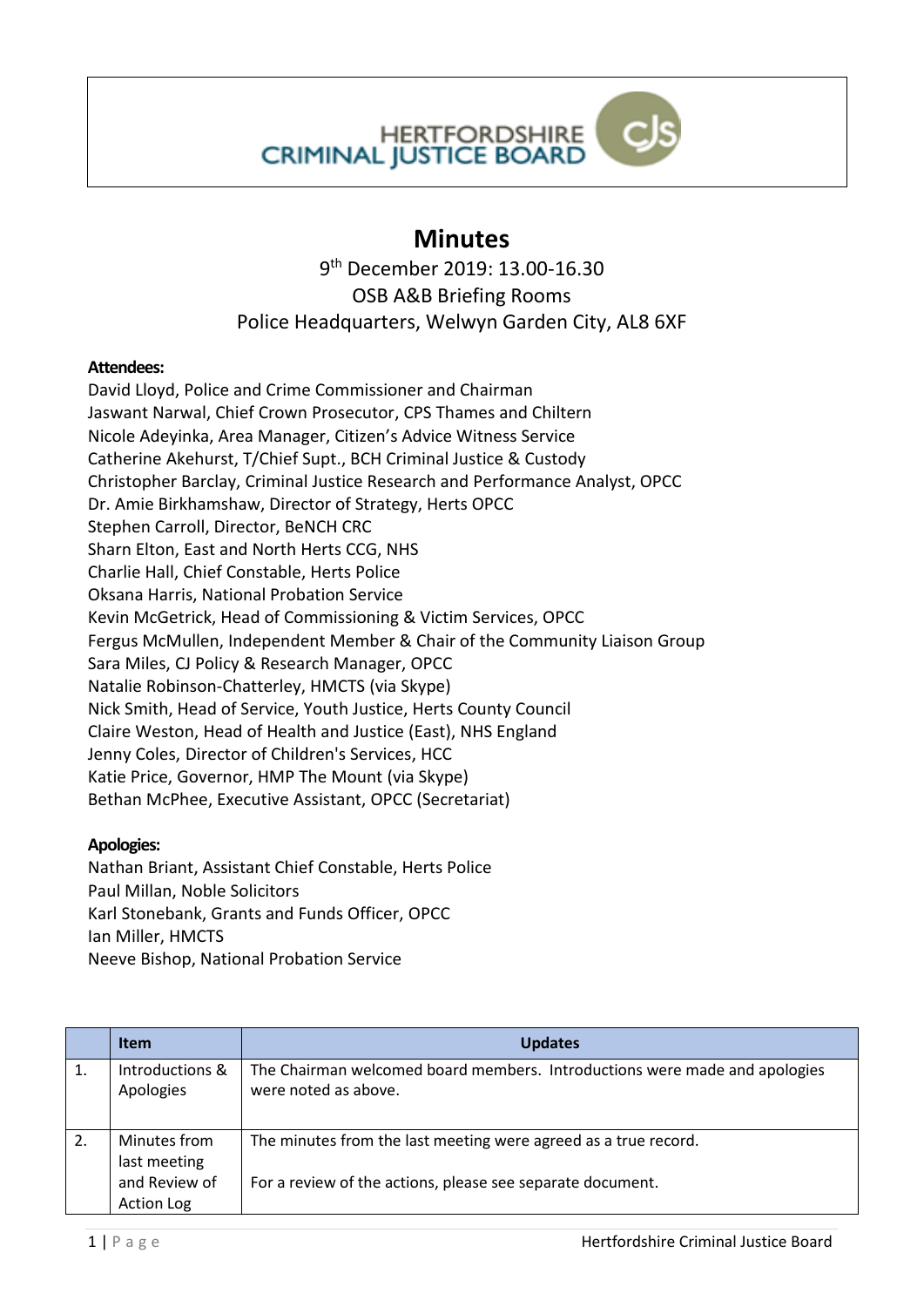| 3. | Chairman's<br>briefing    | The Chair highlighted the current items being looked at by the National Criminal<br>Justice Board (NCJB):                                                                                                                                                                                                                                                                                                                                                                                                                                                                                                                                                                                                                                                                                                                                                                                                                                    |
|----|---------------------------|----------------------------------------------------------------------------------------------------------------------------------------------------------------------------------------------------------------------------------------------------------------------------------------------------------------------------------------------------------------------------------------------------------------------------------------------------------------------------------------------------------------------------------------------------------------------------------------------------------------------------------------------------------------------------------------------------------------------------------------------------------------------------------------------------------------------------------------------------------------------------------------------------------------------------------------------|
|    |                           | Serious sexual offences. The serious sexual offences and rape review is coming to the<br>conclusion of its evidence gathering phase (this has been literature review and<br>interviews with researchers & support services.) This will inform the action and<br>implementation plan due to be published in Spring.                                                                                                                                                                                                                                                                                                                                                                                                                                                                                                                                                                                                                           |
|    |                           | Disclosure subgroup - Preparing for public consultation on revision to Attorney<br>Generals disclosure guidelines.                                                                                                                                                                                                                                                                                                                                                                                                                                                                                                                                                                                                                                                                                                                                                                                                                           |
|    |                           | Case progression - Sub groups agreed 2 priority areas; deep dive into victims and<br>witness engagement and working with HQ for deep dive into police file quality (there<br>is no timeline for this).                                                                                                                                                                                                                                                                                                                                                                                                                                                                                                                                                                                                                                                                                                                                       |
|    |                           | Forensics - Forensics in Court deep dive reporting back in Jan. There will be a second<br>deep dive on market capacity for forensics.                                                                                                                                                                                                                                                                                                                                                                                                                                                                                                                                                                                                                                                                                                                                                                                                        |
| 4. | Performance<br>Monitoring | HCJB Performance Dashboard - exception reporting :<br>Some key highlights from the presentation:                                                                                                                                                                                                                                                                                                                                                                                                                                                                                                                                                                                                                                                                                                                                                                                                                                             |
|    |                           | Domestic Abuse conviction rate was low for the quarter at 69.4%. It was<br>noted that the conviction rate can be quite varied quarter by quarter. The<br>Programme & Performance Monitoring Group is looking into this and will be<br>reporting back to the next meeting in March.<br>Rape outcome rates have improved since 2018 however are still low when<br>$\bullet$<br>you look at the number of rapes recorded. The Board agreed to investigate<br>further.<br><b>File Quality:</b><br>The link between File Quality and performance needs to be made:<br>Guilty pleas at first hearing. If sufficient evidence - no reason why there shouldn't be<br>a high guilty plea rate.<br>All sorts of factors come into play in order to achieve good file quality. The<br>importance of this can't be underestimated. Rachel Mort (CPS) will be attending the<br>next PPMG meeting to explain about file quality from triaging to charging. |
|    |                           | <b>Delivery Plans:</b><br>The suggestion is that for each group, they have a plan on a page $-$ which is easily<br>accessible, very clear and can be uploaded easily onto the website.<br>The subgroups have all reviewed their delivery plans for the coming year and<br>identified some new areas for action. These will be uploaded on to the website.<br>It is proposed that there is no longer a formal Communications Subgroup - but that                                                                                                                                                                                                                                                                                                                                                                                                                                                                                              |
|    |                           | each group takes responsibility for effective communications with partners and the<br>public. There will be a communications calendar to identify opportunities to share<br>work and a twitter account will be set up for the HCJB. The digital innovation<br>subgroup will oversee this and own the communications strategy going forward.                                                                                                                                                                                                                                                                                                                                                                                                                                                                                                                                                                                                  |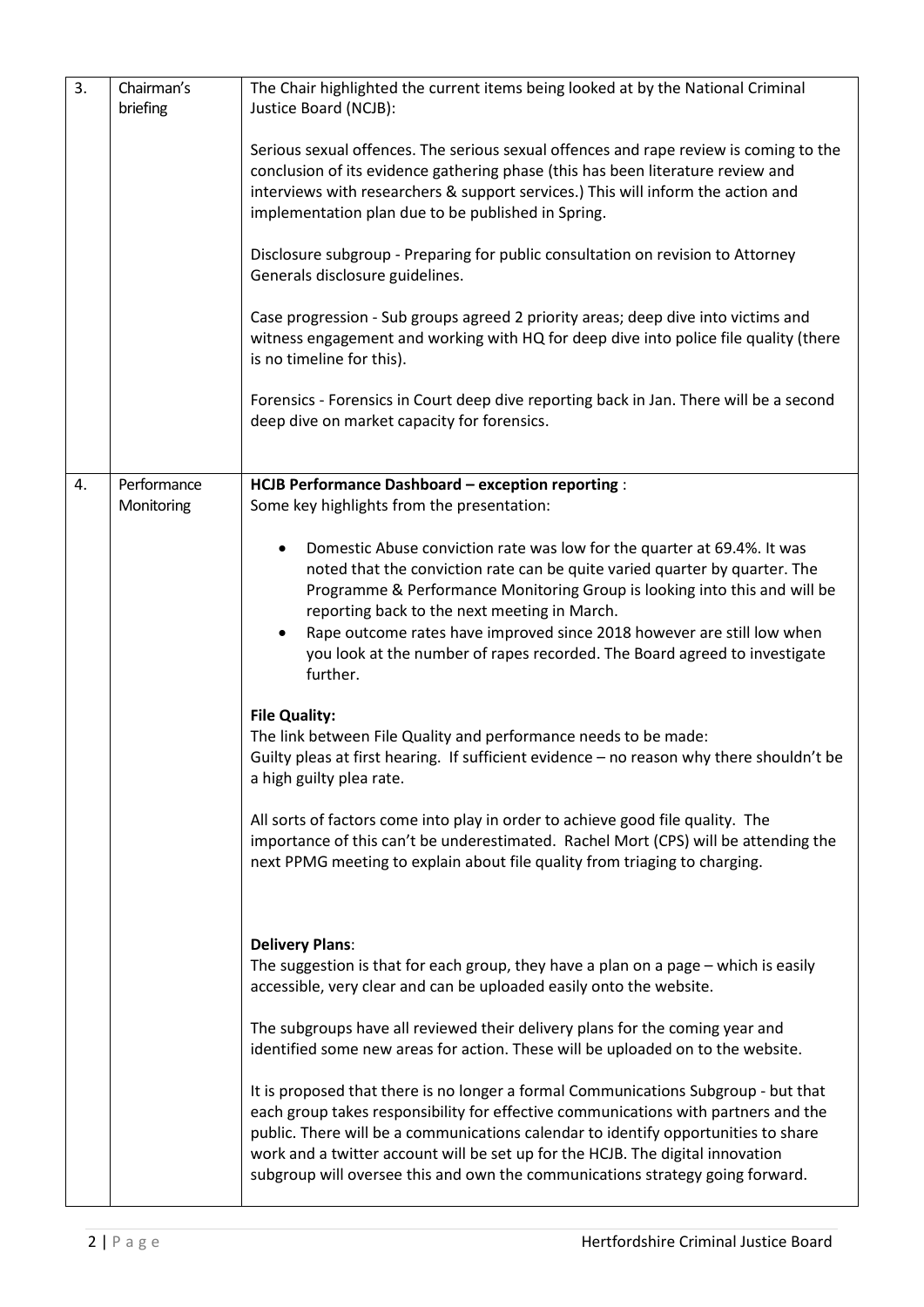| 5. | <b>Tactical Knife</b><br>Crime (Deterrent<br>Sentencing)                              | A presentation was shared with the group.<br>Serious Violent Crime Strategy: A big piece of work being done now across the<br>partnership. Particularly when young people are first brought to the partnerships<br>notice. There are many groups set up and in place to support young people and<br>there is hard work being done to make a more integrated offer.<br>Based on the figures in the above presentation, 7% of referrals from schools seems to<br>be low given that that was the focus of the group. It was questioned as to how linked<br>that work is, with Youth Connexions who do work in schools. |
|----|---------------------------------------------------------------------------------------|---------------------------------------------------------------------------------------------------------------------------------------------------------------------------------------------------------------------------------------------------------------------------------------------------------------------------------------------------------------------------------------------------------------------------------------------------------------------------------------------------------------------------------------------------------------------------------------------------------------------|
| 6. | <b>LCJB Funding</b><br>Paper                                                          | SM tabled a paper outlining the proposal for members of the HCJB to make financial<br>contributions to the secretariat of the Board to support its effective running and<br>management.                                                                                                                                                                                                                                                                                                                                                                                                                             |
|    |                                                                                       | It was agreed that Sara would contact each of the partners to discuss the proposed<br>contributions in more detail.                                                                                                                                                                                                                                                                                                                                                                                                                                                                                                 |
|    |                                                                                       | There is no national consensus which helps steer the group on this. Across the<br>Country each CJB has their own way of funding support.                                                                                                                                                                                                                                                                                                                                                                                                                                                                            |
| 7. | <b>HMPPS</b>                                                                          | <b>Probation Inspection:</b>                                                                                                                                                                                                                                                                                                                                                                                                                                                                                                                                                                                        |
|    |                                                                                       | The Chair suggested to the group that the County Council and Constabulary should<br>consider how to support probation under the one public estate strategy. That there<br>might be the possibility of including some facilities for the Probation Service to use<br>within the development of some of the police stations.                                                                                                                                                                                                                                                                                          |
|    |                                                                                       | It was noted that alongside these improvements is the probation service<br>transformation programme. This is a long term 2 year project. A Transition Board has<br>been set up with leads from NPS and CRC. It was recommended to keep the Board up<br>to date with changes to enable them to identify any challenges and opportunities with<br>the new model.                                                                                                                                                                                                                                                      |
|    |                                                                                       | Emerging model: Target operating model to be released in the new year and will be<br>on the MoJ web pages. Offender management function will merge, this will become<br>the National Probation Service. CRCs will cease to exist. This region will be the East<br>Region; BENCH, Essex, Norfolk & Suffolk. The Regional Probation Director is Steve<br>Johnson Proctor.                                                                                                                                                                                                                                             |
|    |                                                                                       | It was suggested that probation transition should be a standing agenda item and<br>Steve Johnson-Proctor should be invited to a future Board meeting.                                                                                                                                                                                                                                                                                                                                                                                                                                                               |
| 8. | 1. Liaison &                                                                          | 1. Liaison & Diversion Service in Herts:                                                                                                                                                                                                                                                                                                                                                                                                                                                                                                                                                                            |
|    | <b>Diversion Service</b><br>in Herts                                                  | This service should be operational by 1 <sup>st</sup> April 2020. A Community Sentence Treatment<br>Requirement steering group has been set up with partners.                                                                                                                                                                                                                                                                                                                                                                                                                                                       |
|    | 2. Development<br>of the Herts<br>Sexual Assault<br><b>Referral Centre</b><br>service | 2. Development of the Herts Sexual Assault Referral Centre service (SARCs):<br>The talking therapy service pilot has been operating in Herts for 15 months. An<br>independent evaluation has been commissioned.                                                                                                                                                                                                                                                                                                                                                                                                     |